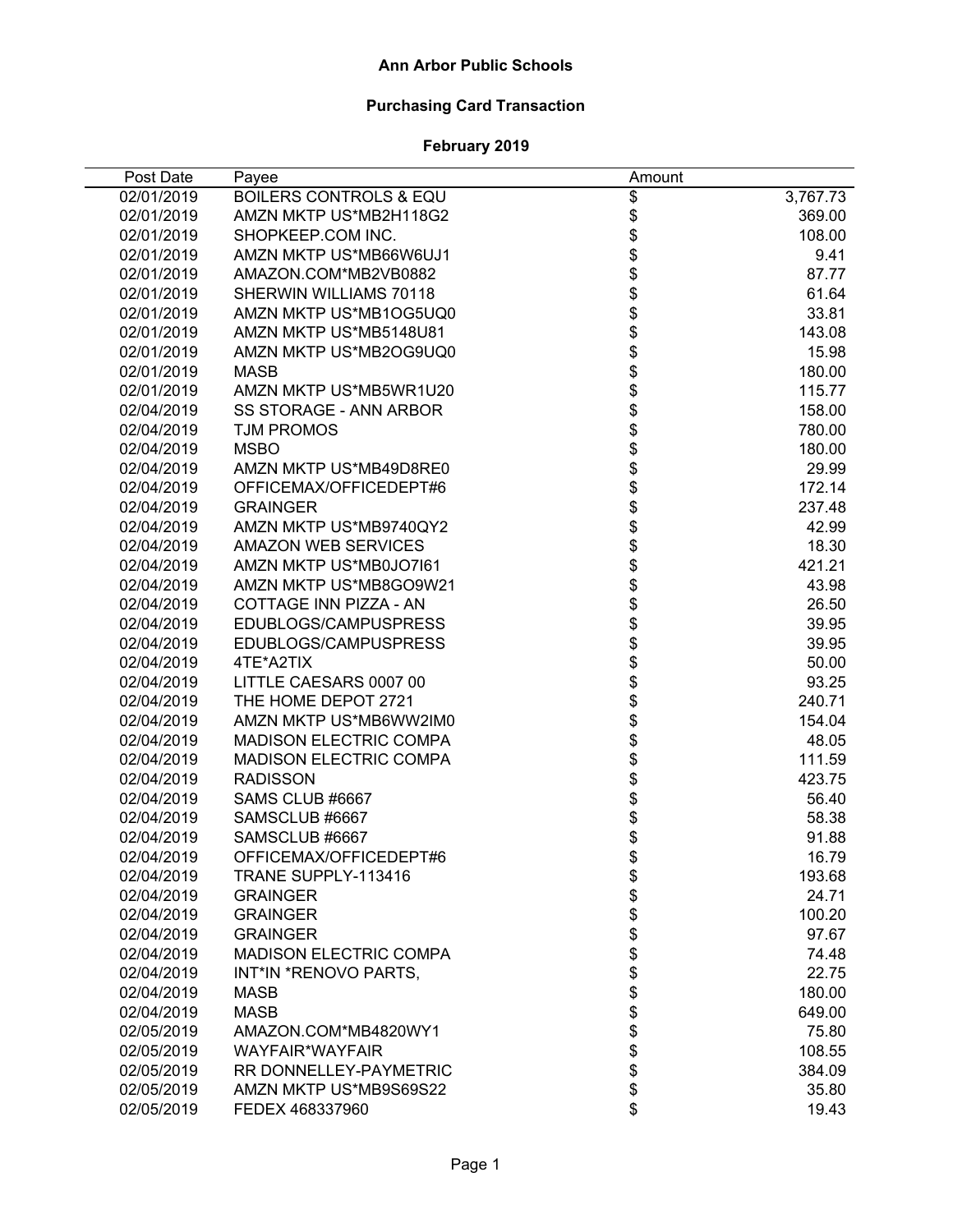| 02/05/2019 | MI ASSOC SCH ADM               | \$                 | 150.00   |
|------------|--------------------------------|--------------------|----------|
| 02/05/2019 | DOLLAR BILL COPYING            |                    | 373.04   |
| 02/05/2019 | FLORIDA VIRTUAL SCHOOL         |                    | 33.99    |
| 02/05/2019 | AMZN MKTP US*MB5U88Y30         |                    | 43.98    |
| 02/05/2019 | <b>LUCKS MUSIC LIBRARY</b>     |                    | 87.46    |
| 02/05/2019 | <b>KENNEDY INDUSTRIES FUL</b>  |                    | 502.60   |
| 02/05/2019 | RPS ANN ARBOR-PASSPQ02         |                    | 2.70     |
| 02/05/2019 | <b>DIMOS DELI &amp; DONUTS</b> |                    | 78.52    |
| 02/05/2019 | A2YCHAMBER.ORG                 |                    | 35.00    |
| 02/05/2019 | DOLLAR BILL COPYING            |                    | 2,887.70 |
| 02/05/2019 | AMAZON.COM*MI0C02CK1           |                    | 31.26    |
| 02/05/2019 | WASHTENAWCHILDREN.ORG          |                    | 20.00    |
| 02/05/2019 | MEIJER INC #173 Q01            |                    | 59.49    |
| 02/05/2019 | ABEBOOKS.CO FSAFFY             |                    | 34.12    |
| 02/05/2019 | <b>GRIFFIN INTERNATIONAL</b>   |                    | 697.30   |
| 02/05/2019 | BEHLER YOUNG COMPANY A         |                    | 123.37   |
| 02/05/2019 | MCNAUGHTON MCKAY ELECT         |                    | 134.88   |
| 02/05/2019 | <b>GRAINGER</b>                |                    | 72.50    |
| 02/05/2019 | <b>GRAINGER</b>                |                    | 72.50    |
| 02/05/2019 | SUPPLYHOUSE.COM                |                    | 241.25   |
| 02/05/2019 | SUPPLYHOUSE.COM                |                    | 241.25   |
| 02/05/2019 | SUPPLYHOUSE.COM                |                    | 965.01   |
| 02/05/2019 | <b>STADIUM HARDWARE</b>        |                    | 28.06    |
| 02/06/2019 | <b>FORESIGHT GROUP INC</b>     |                    | 383.73   |
| 02/06/2019 | PAYPAL *PSUG EVENTS            |                    | 399.00   |
| 02/06/2019 | PAYPAL *PSUG EVENTS            |                    | 399.00   |
| 02/06/2019 | OFFICEMAX/OFFICEDEPT#6         |                    | 102.43   |
| 02/06/2019 | THERMALNETICS, INC.            |                    | 388.05   |
| 02/06/2019 | AMAZON.COM*MI52C5CA1           |                    | 131.15   |
| 02/06/2019 | OFFICEMAX/DEPOT 6048           |                    | 39.77    |
| 02/06/2019 | TARGET.COM *                   |                    | 179.98   |
| 02/06/2019 | TARGET.COM *                   |                    | 47.94    |
| 02/06/2019 | TARGET.COM *                   |                    | 119.97   |
| 02/06/2019 | USPS PO 2502810107             |                    | 111.60   |
| 02/06/2019 | SQU*SQ *SWEETWATERS CO         |                    | 48.00    |
| 02/06/2019 | <b>BLAKE TRANSIT CENTER</b>    |                    | 150.00   |
| 02/06/2019 | <b>AMZN MKTP US</b>            | \$                 | (48.73)  |
| 02/06/2019 | AMZN MKTP US*MI49M3FT1         |                    | 12.60    |
| 02/06/2019 | FIVE BELOW 599                 |                    | 8.00     |
| 02/06/2019 | AMZN MKTP US*MI3W43O40         |                    | 9.00     |
| 02/06/2019 | <b>PROVANTAGE</b>              |                    | 1,950.00 |
| 02/06/2019 | PANERA BREAD #601366           |                    | 47.97    |
| 02/06/2019 | SP <sup>*</sup> SHOP NAT GEO   |                    | 26.86    |
| 02/06/2019 | PAYPAL *MCSS-MCSSMI            |                    | 170.00   |
| 02/06/2019 | PAYPAL *MCSS-MCSSMI            |                    | 170.00   |
| 02/06/2019 | PAYPAL *MCSS-MCSSMI            | <b>88888888888</b> | 170.00   |
| 02/06/2019 | ALL VOLLEYBALL INC             |                    | 39.95    |
| 02/06/2019 | AMZN MKTP US*MI0MT9FM1         |                    | 25.97    |
| 02/06/2019 | <b>GRAINGER</b>                | \$                 | 95.12    |
|            |                                |                    |          |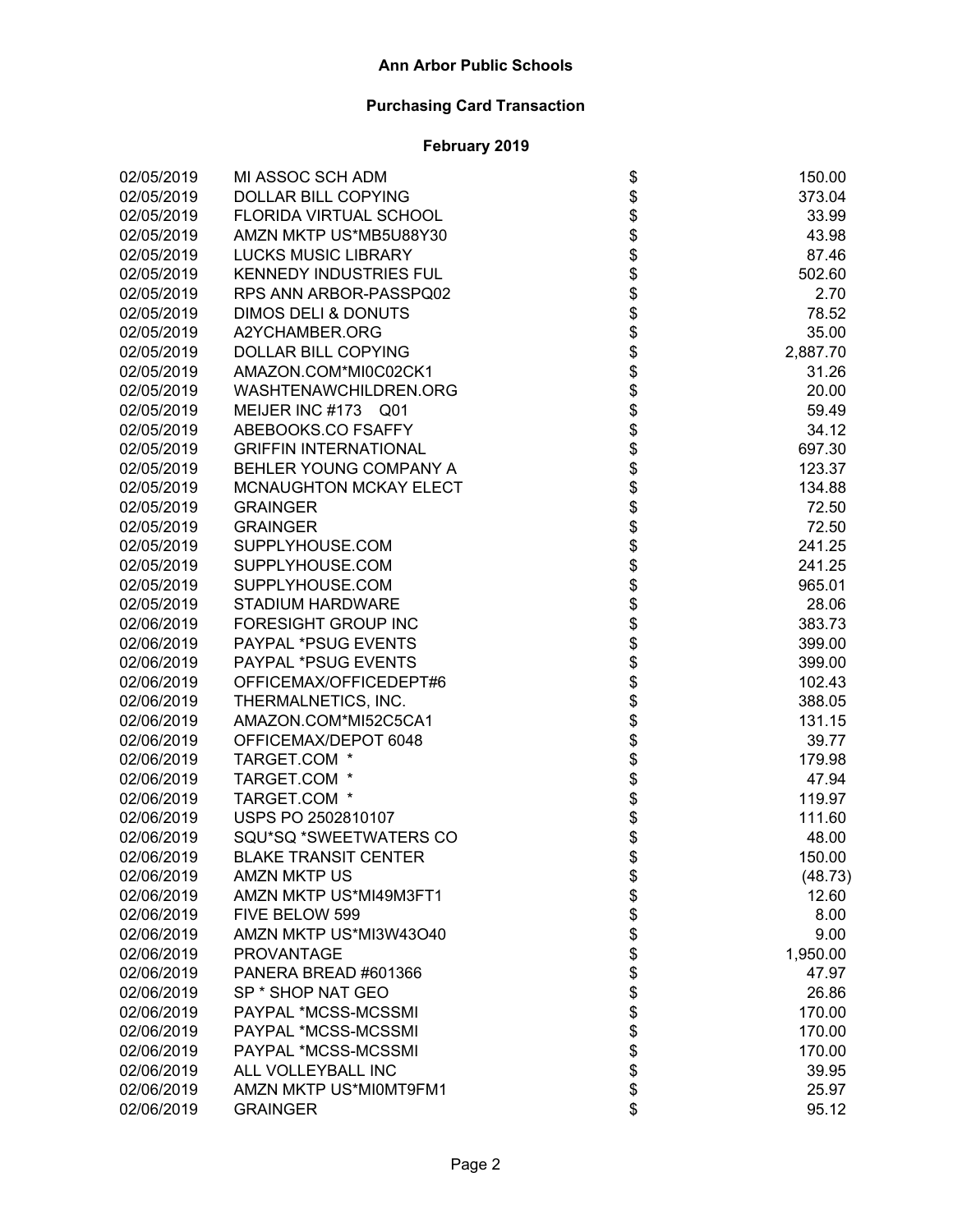| 02/06/2019 | <b>MADISON ELECTRIC COMPA</b> | \$                                                         | 15.60    |
|------------|-------------------------------|------------------------------------------------------------|----------|
| 02/06/2019 | AMZN MKTP US*MI4ME2CX0        |                                                            | 62.59    |
| 02/06/2019 | REI*GREENWOODHEINEMANN        |                                                            | 341.00   |
| 02/06/2019 | OFFICEMAX/DEPOT 6048          |                                                            | 9.24     |
| 02/06/2019 | WWW.NORTHERNSAFETY.COM        |                                                            | 140.01   |
| 02/06/2019 | MICHIGAN SCIENCE TEACH        |                                                            | 135.00   |
| 02/06/2019 | OFFICEMAX/OFFICEDEPT#6        |                                                            | 51.31    |
| 02/06/2019 | <b>BEARING SERVICE LVN</b>    |                                                            | 236.94   |
| 02/06/2019 | TRANE SUPPLY-113416           |                                                            | 1,015.96 |
| 02/06/2019 | THERMALNETICS, INC.           |                                                            | 44.10    |
| 02/06/2019 | PANERA BREAD #600874          |                                                            | 48.03    |
| 02/06/2019 | <b>ACT*USTA TEAMTNS</b>       |                                                            | 15.00    |
| 02/07/2019 | ENVATOMARKET45809234          |                                                            | 28.00    |
| 02/07/2019 | STK*SHUTTERSTOCK              |                                                            | 49.00    |
| 02/07/2019 | TARGET.COM *                  |                                                            | 49.95    |
| 02/07/2019 | TARGET.COM *                  |                                                            | 37.74    |
| 02/07/2019 | AMZN MKTP US*MB0L04K92        |                                                            | 171.09   |
| 02/07/2019 | AMZN MKTP US*MI2PH5OV1        | \$\$\$\$\$\$\$\$\$\$\$\$\$\$\$\$\$\$\$\$\$\$\$\$\$\$\$\$\$ | 13.88    |
| 02/07/2019 | AMZN MKTP US*MI6Q89OD1        |                                                            | 13.84    |
| 02/07/2019 | AMAZON.COM*MB8V55K82          |                                                            | 825.31   |
| 02/07/2019 | <b>MENARDS E-COMMERCE</b>     |                                                            | 58.66    |
| 02/07/2019 | FOLLETT SCHOOL SOLUTIO        |                                                            | 160.80   |
| 02/07/2019 | ANN ARBOR SYMPHONY O          |                                                            | 100.00   |
| 02/07/2019 | AMAZON.COM*MI4W60FY1          |                                                            | 91.30    |
| 02/07/2019 | <b>ROVIN CERAMICS</b>         |                                                            | 191.25   |
| 02/07/2019 | OFFICEMAX/OFFICEDEPT#6        |                                                            | 19.79    |
| 02/07/2019 | 4TE*A2TIX                     |                                                            | 50.00    |
| 02/07/2019 | AMAZON.COM*MI64A24F1          | <b>888888888</b>                                           | 46.25    |
| 02/07/2019 | OFFICEMAX/OFFICEDEPT#6        |                                                            | 57.46    |
| 02/07/2019 | AMZN MKTP US*MI0ZN8F70        |                                                            | 15.10    |
| 02/07/2019 | USPS PO 2502800106            |                                                            | 95.50    |
| 02/07/2019 | AMZN MKTP US*MI16A5FZ1        |                                                            | 41.40    |
| 02/07/2019 | <b>TOSHIBA BUSINESS SOLUT</b> |                                                            | 230.00   |
| 02/07/2019 | SUPPLYHOUSE.COM               |                                                            | 935.70   |
| 02/07/2019 | <b>BEARING SERVICE LVN</b>    |                                                            | 597.30   |
| 02/07/2019 | <b>STADIUM HARDWARE</b>       |                                                            | 62.94    |
| 02/07/2019 | <b>GRAINGER</b>               | \$                                                         | 31.49    |
| 02/07/2019 | LOWES #00734*                 |                                                            | 45.70    |
| 02/07/2019 | LOWES #00734*                 |                                                            | 41.03    |
| 02/07/2019 | <b>STADIUM HARDWARE</b>       |                                                            | 22.37    |
| 02/07/2019 | OFFICEMAX/OFFICEDEPT#6        |                                                            | 124.92   |
| 02/08/2019 | PANERA BREAD #600876          |                                                            | 89.97    |
| 02/08/2019 | AMZN MKTP US*MI7FP9LU1        |                                                            | 43.41    |
| 02/08/2019 | SP * WAYSIDE PUBLISHIN        |                                                            | 82.40    |
| 02/08/2019 | <b>THOMSON WEST*TCD</b>       |                                                            | 294.64   |
| 02/08/2019 | AMZN MKTP US*MI6SY74D0        | \$\$\$\$\$\$\$\$\$\$\$\$                                   | 194.99   |
| 02/08/2019 | MARRIOTT DETROIT DTOWN        |                                                            | 423.20   |
| 02/08/2019 | FLORIDA VIRTUAL SCHOOL        |                                                            |          |
|            |                               | \$                                                         | 135.96   |
| 02/08/2019 | ABEBOOKS.CO FSG4DQ            |                                                            | 31.15    |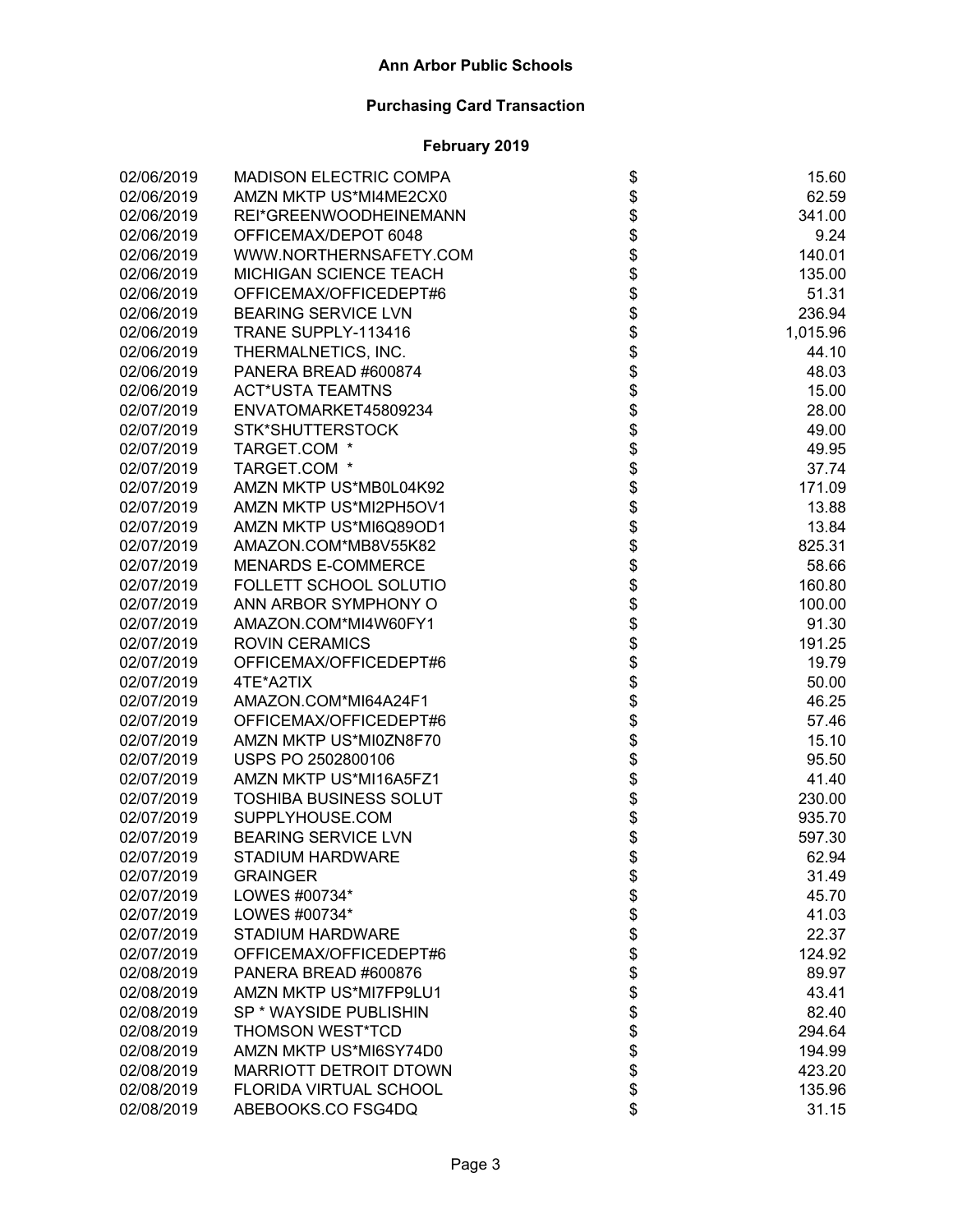| 02/08/2019 | ABEBOOKS.CO FSG4DR                |                               | 5.49     |
|------------|-----------------------------------|-------------------------------|----------|
| 02/08/2019 | ABEBOOKS.CO FSG4DT                |                               | 4.63     |
| 02/08/2019 | FIVE BELOW 599                    |                               | 24.00    |
| 02/08/2019 | USPS PO 2502800106                | \$\$\$                        | 10.30    |
| 02/08/2019 | AMZN MKTP US*MI3U29LY1            |                               | 4.85     |
| 02/08/2019 | <b>ALRO STEEL CORP</b>            |                               | 54.85    |
| 02/08/2019 | REI*GREENWOODHEINEMANN            |                               | 132.00   |
| 02/08/2019 | AMZN MKTP US*MI4CA6410            |                               | 87.99    |
| 02/08/2019 | OFFICEMAX/OFFICEDEPT#6            |                               | 67.65    |
| 02/08/2019 | REI*GREENWOODHEINEMANN            |                               | 5.50     |
| 02/08/2019 | <b>RESTAURANT EQUIPPERS I</b>     |                               | 177.88   |
| 02/08/2019 | <b>MADISON ELECTRIC COMPA</b>     |                               | 15.07    |
| 02/08/2019 | NORTHEAST FOUNDATION F            |                               | 199.00   |
| 02/08/2019 | OFFICEMAX/OFFICEDEPT#6            |                               | 7.75     |
| 02/08/2019 | AMZN MKTP US*MI0DQ1LI1            |                               | 117.55   |
| 02/08/2019 | 1102 DOMINOS PIZZA                |                               | 62.97    |
| 02/08/2019 | OTC BRANDS, INC.                  |                               | 44.01    |
| 02/08/2019 | AMAZON.COM*MI8VS8410              |                               | 35.66    |
| 02/08/2019 | AMZN MKTP US*MB9899KY2            |                               | 31.00    |
| 02/08/2019 | AMZN MKTP US*MB10717M2            |                               | 32.91    |
| 02/08/2019 | <b>MADISON ELECTRIC COMPA</b>     |                               | 312.74   |
| 02/08/2019 | <b>ALRO STEEL CORP</b>            |                               | 368.71   |
| 02/08/2019 | <b>CAPP USA</b>                   |                               | 304.40   |
| 02/08/2019 | NATIONAL ENERGY CONTRO            |                               | 767.63   |
| 02/08/2019 | THE HOME DEPOT #2721              |                               | 39.65    |
| 02/08/2019 | THE HOME DEPOT #2721              | ֍֍֍֍֍֍֍֍֍֍֍֍֍֍֍֍֍֍֍֍֍֍֍֍֍֍֍֍֍ | 37.01    |
| 02/11/2019 | 60145 - RENAISSANCE CT            |                               | 14.00    |
| 02/11/2019 | THE HOME DEPOT #2721              |                               | (21.97)  |
| 02/11/2019 | BED BATH & BEYOND #234            |                               | (42.38)  |
| 02/11/2019 | AMZN MKTP US*MI6SA1Z81            |                               | 83.98    |
| 02/11/2019 | AMZN MKTP US*MI4C20Z31            |                               | 119.52   |
| 02/11/2019 | RPS ANN ARBOR-4TH & Q02           |                               | 2.40     |
| 02/11/2019 | OLIVE GARDEN 0021110              |                               | 371.05   |
| 02/11/2019 | MEIJER INC #64<br>Q <sub>01</sub> |                               | 229.48   |
| 02/11/2019 | MEIJER INC #64<br>Q <sub>01</sub> |                               | 304.27   |
| 02/11/2019 | MEIJER INC #64<br>Q <sub>01</sub> | \$                            | 251.48   |
| 02/11/2019 | MEIJER INC #64<br>Q01             | \$                            | 113.97   |
| 02/11/2019 | USPS PO 2502800106                |                               | 6.85     |
| 02/11/2019 | PANERA BREAD #600874              |                               | 23.08    |
| 02/11/2019 | AMAZON.COM*MI9K84ZJ1              |                               | 80.85    |
| 02/11/2019 | AMZN MKTP US*MB2Q359B2            |                               | 119.53   |
| 02/11/2019 | AMZN MKTP US*MI36N8NH1            |                               | 863.76   |
| 02/11/2019 | <b>ANDIAMO DETROIT RIVERF</b>     |                               | 73.27    |
| 02/11/2019 | <b>MARRIOTT DETROIT DTOWN</b>     |                               | 47.92    |
| 02/11/2019 | <b>MARRIOTTJW L.A.LIVE FD</b>     |                               | 1,319.70 |
| 02/11/2019 | PARTY CITY 4111                   | <b>8888888888</b>             | 11.94    |
| 02/11/2019 | PARTY CITY 4111                   |                               | 6.99     |
| 02/11/2019 | OFFICEMAX/OFFICEDEPT#6            |                               | 40.16    |
| 02/11/2019 | <b>BUSCH'S #1035</b>              | \$                            | 21.98    |
|            |                                   |                               |          |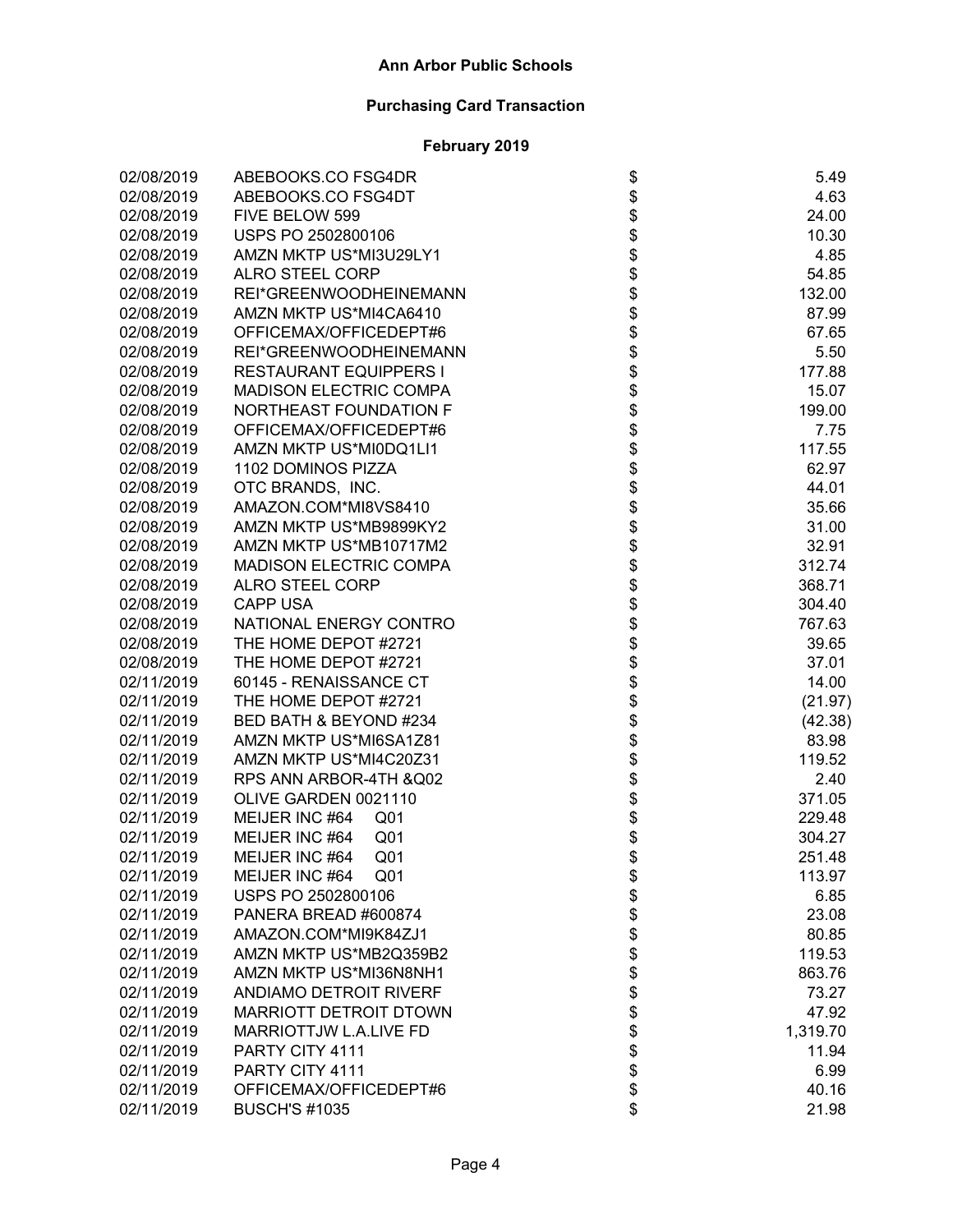| 02/11/2019 | COTTAGE INN PIZZA - AN        |                                      | 74.45    |
|------------|-------------------------------|--------------------------------------|----------|
| 02/11/2019 | PANERA BREAD #600876          |                                      | 78.55    |
| 02/11/2019 | SAMSCLUB.COM                  |                                      | 14.76    |
| 02/11/2019 | SAMSCLUB.COM                  |                                      | 195.55   |
| 02/11/2019 | USPS PO 2562000160            |                                      | 7.35     |
| 02/11/2019 | <b>WASHTENAW DAIRY</b>        |                                      | 480.00   |
| 02/11/2019 | APEX LEARNING INC.            |                                      | 3,502.00 |
| 02/11/2019 | AMZN MKTP US*MI8GC8ZA0        |                                      | 77.01    |
| 02/11/2019 | <b>ATT*BILL PAYMENT</b>       |                                      | 194.49   |
| 02/11/2019 | <b>DOLLAR TREE</b>            |                                      | 16.00    |
| 02/11/2019 | MEIJER INC #64 Q01            |                                      | 64.03    |
| 02/11/2019 | AMAZON.COM*MI76Q2LH0          |                                      | 203.56   |
| 02/11/2019 | POLLY'S #12                   |                                      | 20.14    |
| 02/11/2019 | MAILCHIMP *MONTHLY            |                                      | 20.00    |
| 02/11/2019 | AMZN MKTP US*MI3CZ4N41        |                                      | 61.21    |
| 02/11/2019 | DOLLAR TREE ECOMM             |                                      | (1.76)   |
| 02/11/2019 | <b>GRAINGER</b>               |                                      | 1,366.56 |
| 02/11/2019 | <b>WASHTENAW DAIRY</b>        |                                      | 48.00    |
| 02/11/2019 | AMZN MKTP US*MI0JV84F0        |                                      | 25.85    |
| 02/11/2019 | AMAZON.COM*MI8R25NW1          |                                      | 35.81    |
| 02/11/2019 | <b>QUILL CORPORATION</b>      |                                      | 309.90   |
| 02/11/2019 | <b>BUSCH'S #1035</b>          |                                      | 24.10    |
| 02/11/2019 | QDOBA 2433                    |                                      | 220.00   |
| 02/11/2019 | MVP-MOBILE VIDEO PARTY        |                                      | 179.00   |
| 02/11/2019 | GFS STORE #1973               |                                      | 126.81   |
| 02/11/2019 | <b>BARRY BAGELS</b>           | ֍֎֍֍֍֍֍֍֍֍֍֍֍֍֍֍֍֍֍֍֍֍֍֍֍֍֍֍֍֍֍֍֍֍֍֍ | 47.47    |
| 02/11/2019 | LAKESHORE LEARNING MAT        |                                      | 112.05   |
| 02/11/2019 | MEIJER INC #027 Q01           |                                      | 13.98    |
| 02/11/2019 | RENAISSANCE HTL ARL CA        |                                      | 591.18   |
| 02/11/2019 | RENAISSANCE HTL ARL CA        |                                      | 591.18   |
| 02/11/2019 | RENAISSANCE HTL ARL CA        |                                      | 591.18   |
| 02/11/2019 | AMZN MKTP US*MI1GC5JU1        |                                      | 389.46   |
| 02/11/2019 | TARGET<br>00006346            |                                      | 40.68    |
| 02/11/2019 | TRADER JOE'S #678 QPS         |                                      | 22.94    |
| 02/11/2019 | APPLE STORE #R230             |                                      | 99.00    |
| 02/11/2019 | REALLY GOOD *                 |                                      | 52.42    |
| 02/11/2019 | <b>AMZN MKTP US</b>           | \$                                   | (11.59)  |
| 02/11/2019 | PAYPAL *MICHIGANHEA           |                                      | 510.00   |
| 02/11/2019 | PANERA BREAD #601105          |                                      | 37.50    |
| 02/11/2019 | <b>CUPPY'S BEST SOULFUL C</b> |                                      | 400.00   |
| 02/11/2019 | <b>TARGET</b><br>00012856     |                                      | 276.35   |
| 02/11/2019 | <b>DOLLAR TREE</b>            |                                      | 17.00    |
| 02/11/2019 | MEIJER INC #027 Q01           |                                      | 82.06    |
| 02/11/2019 | TRANE SUPPLY-113416           |                                      | 1,700.00 |
| 02/11/2019 | SERVICE ELECTRIC SUPPL        |                                      | 229.38   |
| 02/11/2019 | TRANE SUPPLY-113416           | \$\$\$\$\$\$\$\$\$\$\$               | 619.64   |
| 02/11/2019 | TRANE SUPPLY-113416           |                                      | 14.98    |
| 02/11/2019 | <b>GRAINGER</b>               |                                      | 86.24    |
| 02/11/2019 | <b>GRAINGER</b>               | \$                                   | 77.29    |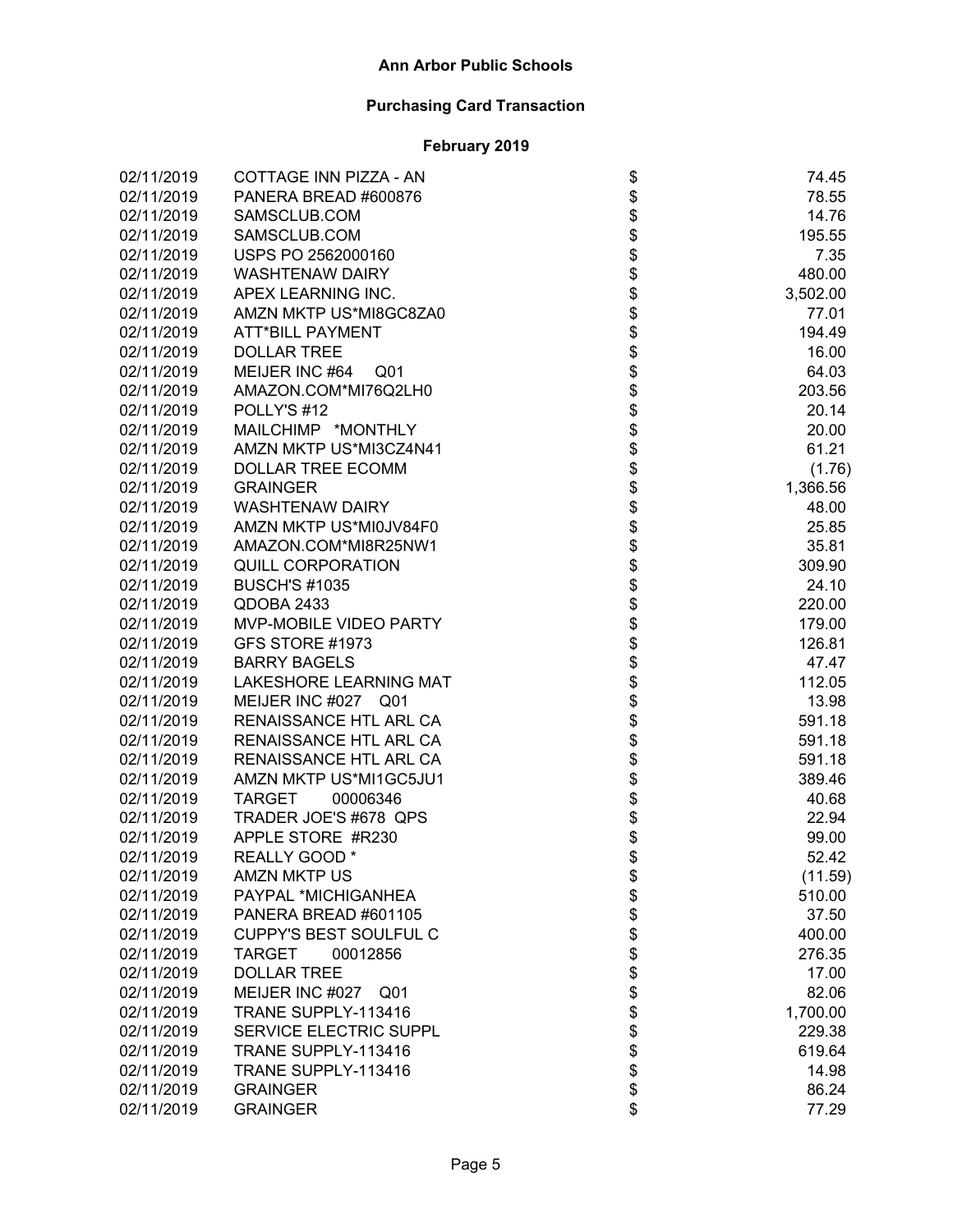| 02/11/2019 | AMZN MKTP US*MI1MP34N0            |                                      | 39.54  |
|------------|-----------------------------------|--------------------------------------|--------|
| 02/11/2019 | SSI*SCHOOL SPECIALTY              |                                      | 29.38  |
| 02/12/2019 | AMZN MKTP US*MI5L20TH1            |                                      | 18.96  |
| 02/12/2019 | AMZN MKTP US*MB4ZQ9WE2            |                                      | 79.99  |
| 02/12/2019 | AMZN MKTP US*MI2RH43I1            |                                      | 171.52 |
| 02/12/2019 | AMZN MKTP US*MI9EM8NT0            |                                      | 15.38  |
| 02/12/2019 | AMZN MKTP US*MI6BL63B0            |                                      | 22.40  |
| 02/12/2019 | AMZN MKTP US*MB6C37W92            |                                      | 369.00 |
| 02/12/2019 | AMZN MKTP US*MI36Z03B0            |                                      | 39.98  |
| 02/12/2019 | AMZN MKTP US*MI6Q26NO1            |                                      | 62.49  |
| 02/12/2019 | GFS STORE #1973                   |                                      | 119.16 |
| 02/12/2019 | <b>DETROIT HOCKEY- BUILDI</b>     |                                      | 28.00  |
| 02/12/2019 | AMZN MKTP US*MI57943I0            |                                      | 70.00  |
| 02/12/2019 | LITTLE CAESARS 0007 00            |                                      | 22.65  |
| 02/12/2019 | <b>STADIUM HARDWARE</b>           |                                      | 9.87   |
| 02/12/2019 | JIMMY JOHNS # 90016 M             |                                      | 271.96 |
| 02/12/2019 | TARGET.COM *                      |                                      | 35.00  |
| 02/12/2019 | PANERA BREAD #601366              |                                      | 134.92 |
| 02/12/2019 | <b>EMU CONTINUING EDUCATI</b>     |                                      | 350.00 |
| 02/12/2019 | MICHIGAN WORLD LANGUAG            |                                      | 50.00  |
| 02/12/2019 | REI*GREENWOODHEINEMANN            |                                      | 16.50  |
| 02/12/2019 | RPS ANN ARBOR-PASSPQ02            | ֍֎֍֍֍֍֍֍֍֍֍֍֍֍֍֍֍֍֍֍֍֍֍֍֍֍֍֍֍֍֍֍֍֍֍֍ | 2.25   |
| 02/12/2019 | <b>MADISON ELECTRIC COMPA</b>     |                                      | 152.30 |
| 02/12/2019 | KROGER #688                       |                                      | 8.14   |
| 02/12/2019 | AMAZON.COM*MB7NY1YQ2              |                                      | 57.12  |
| 02/12/2019 | KROGER #688                       |                                      | 34.91  |
| 02/12/2019 | DIBELLA'S #104<br>Q <sub>25</sub> |                                      | 239.95 |
| 02/12/2019 | AMZN MKTP US*MI4GV33X0            |                                      | 11.61  |
| 02/12/2019 | AMAZON.COM*MB0K98WS2              |                                      | 38.78  |
| 02/12/2019 | JIMMY JOHNS # 90012 M             |                                      | 68.20  |
| 02/12/2019 | TIM HORTON'S #914842              |                                      | 20.57  |
| 02/12/2019 | KROGER #688                       |                                      | 6.88   |
| 02/12/2019 | COTTAGE INN PIZZA - AN            |                                      | 62.45  |
| 02/12/2019 | MEIJER INC #64<br>Q <sub>01</sub> |                                      | 33.44  |
| 02/12/2019 | MEIJER INC #64<br>Q <sub>01</sub> |                                      | 58.36  |
| 02/12/2019 | <b>BARRY BAGELS</b>               |                                      | 147.88 |
| 02/12/2019 | PANERA BREAD #600876              |                                      | 152.52 |
| 02/12/2019 | THERMALNETICS, INC.               |                                      | 152.25 |
| 02/12/2019 | <b>MADISON ELECTRIC COMPA</b>     |                                      | 506.56 |
| 02/12/2019 | <b>STADIUM HARDWARE</b>           |                                      | 11.18  |
| 02/12/2019 | AMZN MKTP US*MI5O83JG1            |                                      | 113.67 |
| 02/13/2019 | AMZN MKTP US*MI25G4CJ2            |                                      | 566.58 |
| 02/13/2019 | AMZN MKTP US*MI0T61TV1            |                                      | 512.64 |
| 02/13/2019 | MARRIOTTJW L.A.LIVE FD            |                                      | 380.75 |
| 02/13/2019 | SSI*SCHOOL SPECIALTY              |                                      | 600.75 |
| 02/13/2019 | GFS STORE #0868                   | <b>まままままままままま</b>                    | 158.45 |
| 02/13/2019 | APEX LEARNING INC.                |                                      | 437.75 |
| 02/13/2019 | OFFICE DEPOT #1099                |                                      | 47.98  |
| 02/13/2019 | SSI*SCHOOL SPECIALTY              | \$                                   | 132.56 |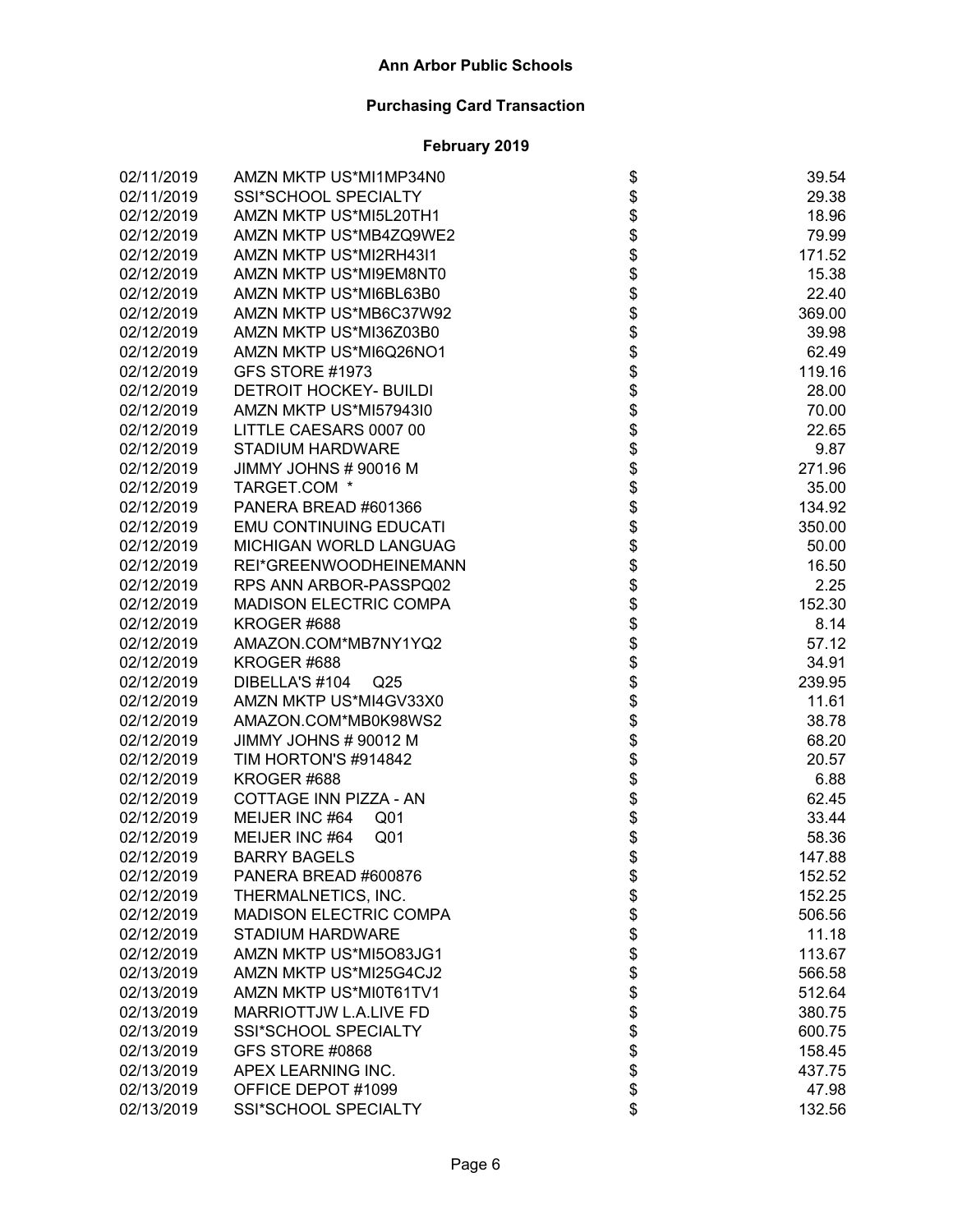| 02/13/2019 | AMZN MKTP US*MI3WA13V0        |                                      | 23.65    |
|------------|-------------------------------|--------------------------------------|----------|
| 02/13/2019 | AMZN MKTP US*MI7FF9O62        |                                      | 17.89    |
| 02/13/2019 | TAXI SVC LOS ANGELES          |                                      | 50.50    |
| 02/13/2019 | <b>SCHOOL HEALTH CORP</b>     |                                      | 126.45   |
| 02/13/2019 | DOMINO'S 1118                 |                                      | 126.15   |
| 02/13/2019 | <b>CENTRAL STATES CONF</b>    |                                      | 160.00   |
| 02/13/2019 | <b>CENTRAL STATES CONF</b>    |                                      | 160.00   |
| 02/13/2019 | OFFICEMAX/OFFICEDEPT#6        |                                      | 11.89    |
| 02/13/2019 | <b>CROWNE PLAZA LANSING W</b> |                                      | 190.32   |
| 02/13/2019 | CROWNE PLAZA LANSING W        |                                      | 128.26   |
| 02/13/2019 | <b>CROWNE PLAZA LANSING W</b> |                                      | (190.32) |
| 02/13/2019 | TST* NEW YORK PIZZA DE        |                                      | 10.00    |
| 02/13/2019 | OFFICEMAX/OFFICEDEPT#6        |                                      | 8.20     |
| 02/13/2019 | OFFICEMAX/OFFICEDEPT#6        |                                      | 59.00    |
| 02/13/2019 | OFFICEMAX/OFFICEDEPT#6        |                                      | 22.38    |
| 02/13/2019 | <b>TARGET</b><br>00024158     |                                      | 21.96    |
| 02/13/2019 | AMZN MKTP US*MI6491JD0        |                                      | 74.01    |
| 02/13/2019 | TRANE SUPPLY-113416           |                                      | 261.42   |
| 02/14/2019 | AMZN MKTP US*MI6LA1E11        |                                      | 190.51   |
| 02/14/2019 | AMZN MKTP US*MI2YM5OL2        |                                      | 378.00   |
| 02/14/2019 | PANERA BREAD #600874          |                                      | 31.26    |
| 02/14/2019 | <b>BORDEAUX</b>               |                                      | 108.12   |
| 02/14/2019 | KROGER #707                   |                                      | 2.69     |
| 02/14/2019 | AMAZON.COM                    |                                      | (586.30) |
| 02/14/2019 | AMAZON.COM*MI9BQ5ON2          |                                      | 22.04    |
| 02/14/2019 | THERMALNETICS, INC.           | ֍֎֍֍֍֍֍֍֍֍֍֍֍֍֍֍֍֍֍֍֍֍֍֍֍֍֍֍֍֍֍֍֍֍֍֍ | 292.89   |
| 02/14/2019 | TRANE SUPPLY-113416           |                                      | 227.43   |
| 02/14/2019 | TRANE SUPPLY-113416           |                                      | 619.64   |
| 02/14/2019 | NATIONAL ENERGY CONTRO        |                                      | 60.14    |
| 02/14/2019 | NATIONAL ENERGY CONTRO        |                                      | 334.37   |
| 02/14/2019 | NATIONAL ENERGY CONTRO        |                                      | 1,256.18 |
| 02/14/2019 | TRANE SUPPLY-113416           |                                      | 368.09   |
| 02/14/2019 | NAPA AUTO PARTS OF ANN        |                                      | 46.98    |
| 02/15/2019 | AMERICAN RED CROSS            |                                      | 300.00   |
| 02/15/2019 | <b>MSU PAYMENTS</b>           |                                      | 400.00   |
| 02/15/2019 | <b>MSU PAYMENTS</b>           |                                      | 400.00   |
| 02/15/2019 | <b>MSU PAYMENTS</b>           | \$                                   | 400.00   |
| 02/15/2019 | AMAZON.COM*MI4Q070M1          |                                      | 153.00   |
| 02/15/2019 | CANVA 02235-8490730           |                                      | 5.00     |
| 02/15/2019 | PIKTOCHARTCO*48RLGOT0S        |                                      | 29.00    |
| 02/15/2019 | CANVA FOR WORK MONTHLY        |                                      | 38.85    |
| 02/15/2019 | PAYPAL *MICHIGANINT           |                                      | 25.00    |
| 02/15/2019 | <b>WALMART.COM</b>            |                                      | 224.90   |
| 02/15/2019 | KROGER <sub>#688</sub>        |                                      | 40.98    |
| 02/15/2019 | BRUEGGERS #3751               |                                      | 23.38    |
| 02/15/2019 | ARBOR SPRINGS WATER CO        | <b>8888888888888888888888</b>        | 26.00    |
| 02/15/2019 | MARRIOTT JW L.A. LIVE         |                                      | 16.33    |
| 02/15/2019 | AMERICAN ASSOC OF SCHO        |                                      | 37.39    |
| 02/15/2019 | NATIONAL ASSOCIATION F        | \$                                   | 56.00    |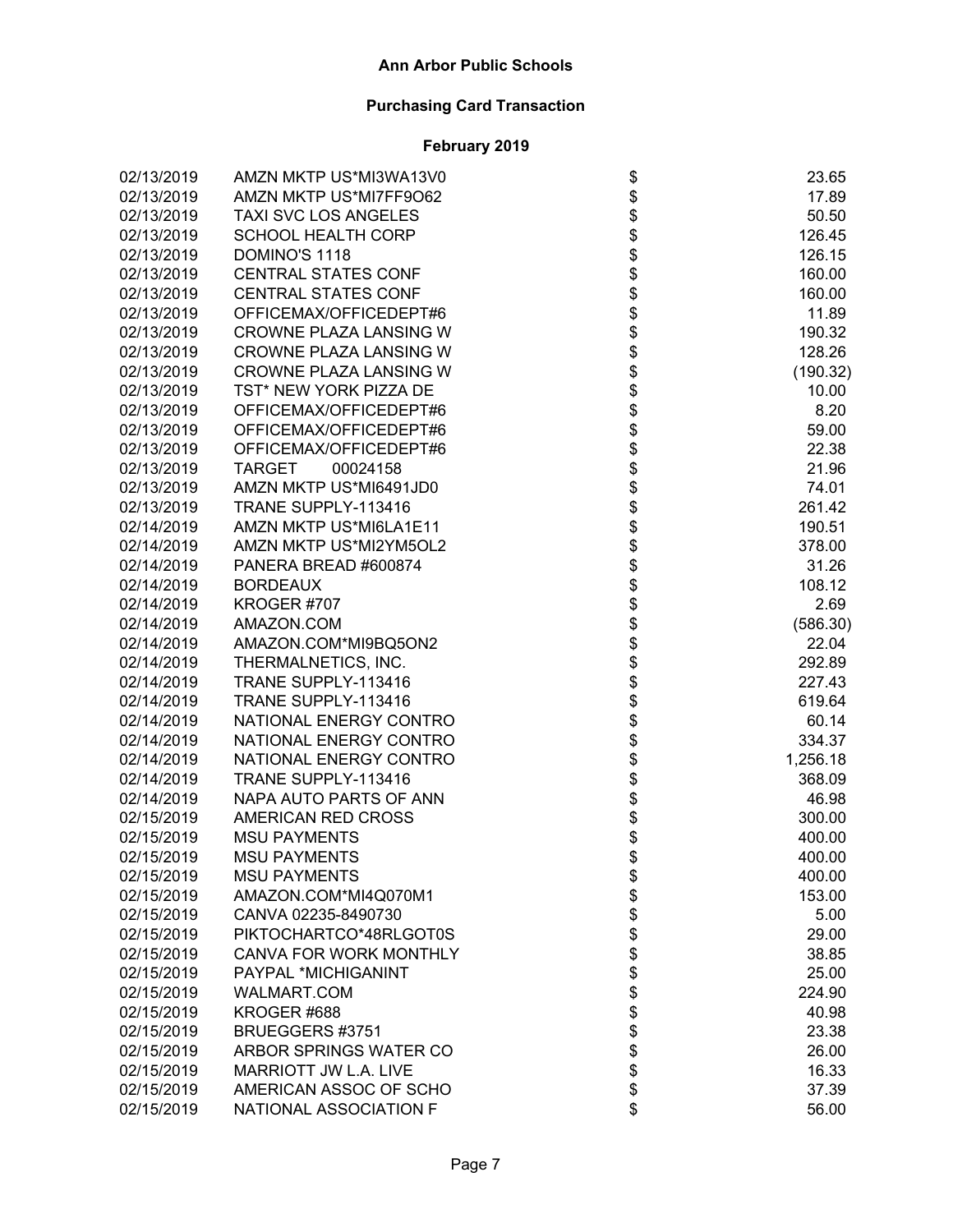| 02/15/2019 | SAMS CLUB #6667                   |                                      | 34.96    |
|------------|-----------------------------------|--------------------------------------|----------|
| 02/15/2019 | MARCOS PIZZA 1052                 |                                      | 168.34   |
| 02/15/2019 | COTTAGE INN PIZZA - AN            |                                      | 32.46    |
| 02/15/2019 | AMZN MKTP US*MI2L01EG0            |                                      | 79.34    |
| 02/15/2019 | <b>GOOGLE *DOMAINS</b>            |                                      | 12.00    |
| 02/15/2019 | <b>SHERWIN WILLIAMS 70118</b>     |                                      | 53.43    |
| 02/15/2019 | PANERA BREAD #600876              |                                      | 38.77    |
| 02/15/2019 | SP * 3DOODLERUSA                  |                                      | 279.92   |
| 02/15/2019 | <b>MADISON ELECTRIC COMPA</b>     |                                      | 1,408.35 |
| 02/15/2019 | <b>MADISON ELECTRIC COMPA</b>     |                                      | 286.29   |
| 02/15/2019 | <b>MADISON ELECTRIC COMPA</b>     |                                      | 391.12   |
| 02/15/2019 | CROWNE PLAZA LANSING W            |                                      | 128.26   |
| 02/15/2019 | CROWNE PLAZA LANSING W            |                                      | 184.44   |
| 02/15/2019 | CROWNE PLAZA LANSING W            |                                      | 19.78    |
| 02/15/2019 | CROWNE PLAZA LANSING W            |                                      | 135.52   |
| 02/15/2019 | CROWNE PLAZA LANSING W            |                                      | (135.52) |
| 02/15/2019 | AMAZON.COM*MI13C8AB0              |                                      | 115.44   |
| 02/15/2019 | AMZN MKTP US*MI5LO1EL0            |                                      | 27.49    |
| 02/15/2019 | AMZN MKTP US*MI0GS0AU0            |                                      | 11.59    |
| 02/15/2019 | AMZN MKTP US*MI0GS0AU0            |                                      | 14.26    |
| 02/15/2019 | AMZN MKTP US*MI0J920V1            |                                      | 26.39    |
| 02/15/2019 | SERVICE ELECTRIC SUPPL            |                                      | 25.00    |
| 02/15/2019 | <b>DJ CONLEY ASSOCIATES I</b>     |                                      | 146.08   |
| 02/18/2019 | <b>CENTRAL STATES CONF</b>        |                                      | 160.00   |
| 02/18/2019 | <b>CENTRAL STATES CONF</b>        |                                      | 160.00   |
| 02/18/2019 | <b>CENTRAL STATES CONF</b>        | ֍֎֍֍֍֍֍֍֍֍֍֍֍֍֍֍֍֍֍֍֍֍֍֍֍֍֍֍֍֍֍֍֍֍֍֍ | 160.00   |
| 02/18/2019 | <b>FAIRFIELD INN &amp; SUITES</b> |                                      | 121.88   |
| 02/18/2019 | AMAZON.COM*MI9FT44A2              |                                      | 163.08   |
| 02/18/2019 | CANVA 02236-4369330               |                                      | 1.00     |
| 02/18/2019 | <b>AMZN MKTP US</b>               |                                      | (6.81)   |
| 02/18/2019 | <b>AMZN MKTP US</b>               |                                      | (10.18)  |
| 02/18/2019 | <b>AMZN MKTP US</b>               |                                      | (9.30)   |
| 02/18/2019 | LITTLE CAESARS 0007 00            |                                      | 26.95    |
| 02/18/2019 | OFFICEMAX/OFFICEDEPT#6            |                                      | 27.29    |
| 02/18/2019 | <b>GRAINGER</b>                   |                                      | 208.70   |
| 02/18/2019 | <b>GRAINGER</b>                   |                                      | 123.94   |
| 02/18/2019 | <b>EMU MICHIGAN BUSINESS</b>      |                                      | 392.00   |
| 02/18/2019 | <b>JW MARRIOTT INDIANAPOL</b>     |                                      | 628.29   |
| 02/18/2019 | <b>EMU MICHIGAN BUSINESS</b>      |                                      | 6,512.00 |
| 02/18/2019 | MARRIOTTJW L.A.LIVE FD            |                                      | 0.02     |
| 02/18/2019 | <b>METRO AIRPORT PARKING</b>      |                                      | 120.00   |
| 02/18/2019 | <b>WESTIN HOTEL BONAVENTU</b>     |                                      | 1,213.52 |
| 02/18/2019 | DOLLAR TREE, INC.                 |                                      | 216.00   |
| 02/18/2019 | <b>EAI EDUCATION</b>              |                                      | 25.75    |
| 02/18/2019 | AMZN MKTP US*MI5I68PU1            |                                      | 198.00   |
| 02/18/2019 | AMZN MKTP US*MI5LY7472            | <b>おおまままままままま</b>                    | 137.18   |
| 02/18/2019 | <b>WESTIN HOTEL BONAVENTU</b>     |                                      | 878.13   |
| 02/18/2019 | <b>WESTIN HOTEL BONAVENTU</b>     |                                      | 1,463.55 |
| 02/18/2019 | AMAZON.COM*MI7FF9PS1              | \$                                   | 144.42   |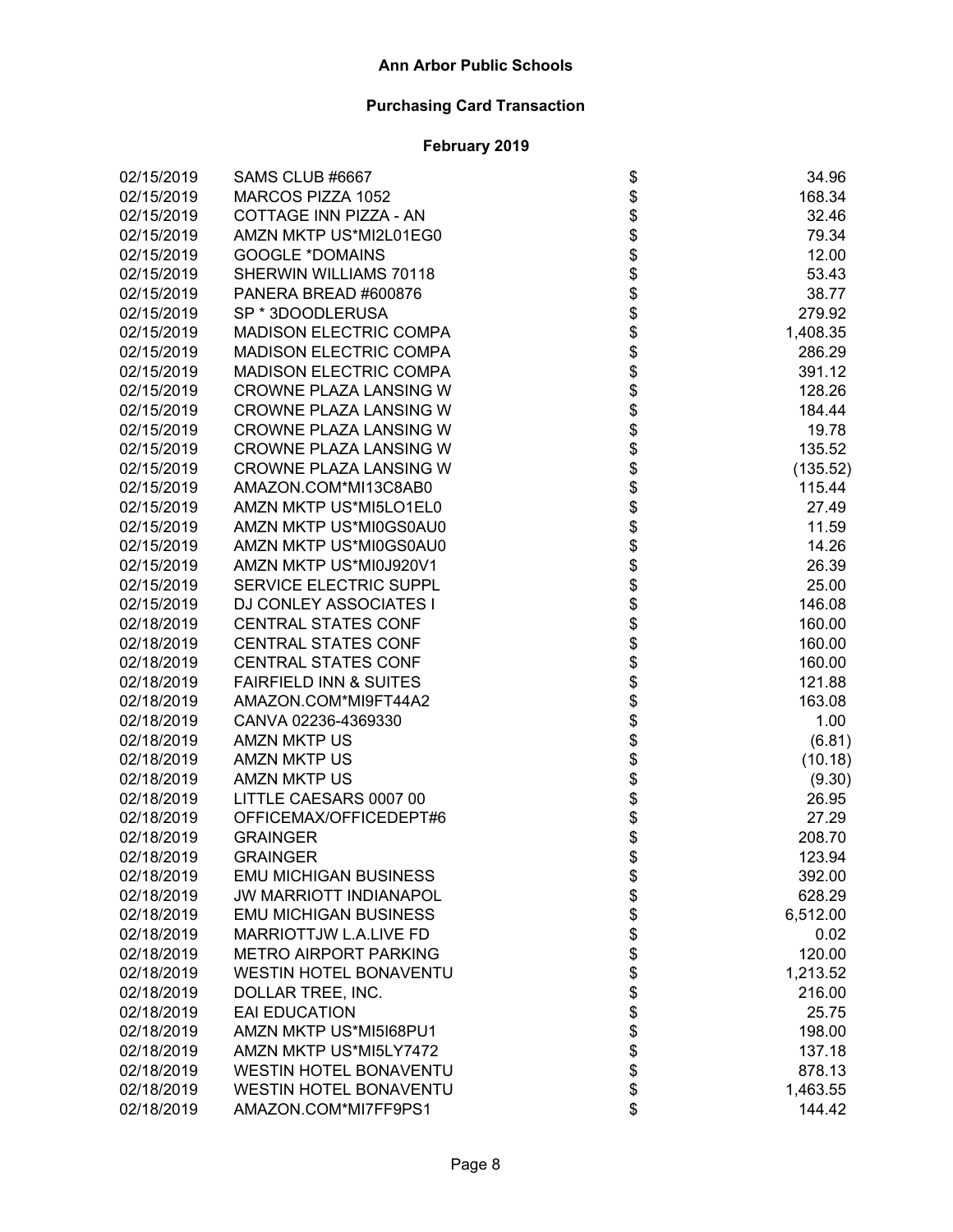| 02/18/2019 | AMZN MKTP US*MI1ZT84Q2            |                                      | 19.95    |
|------------|-----------------------------------|--------------------------------------|----------|
| 02/18/2019 | AMAZON.COM*MI1FW3111              |                                      | 158.09   |
| 02/18/2019 | REI*GREENWOODHEINEMANN            |                                      | 594.00   |
| 02/18/2019 | AMZN MKTP US*MI58A9AV0            |                                      | 77.97    |
| 02/18/2019 | AMZN MKTP US*MI94690I1            |                                      | 228.72   |
| 02/18/2019 | PANERA BREAD #600876              |                                      | 71.82    |
| 02/18/2019 | FOLLETT SCHOOL SOLUTIO            |                                      | 147.96   |
| 02/18/2019 | LYFT *RIDE FRI 1PM                |                                      | 8.41     |
| 02/18/2019 | LYFT *RIDE FRI 7AM                |                                      | 13.05    |
| 02/18/2019 | LYFT *RIDE FRI 4PM                |                                      | 6.68     |
| 02/18/2019 | SQUARE *SQ *JEWEL SAM             |                                      | 59.94    |
| 02/18/2019 | <b>METRO AIRPORT PARKING</b>      |                                      | 48.00    |
| 02/18/2019 | <b>WESTIN HOTEL BONAVENTU</b>     |                                      | 878.13   |
| 02/18/2019 | OFFICE DEPOT #1099                |                                      | 40.37    |
| 02/18/2019 | CROWNE PLAZA LANSING W            |                                      | 204.56   |
| 02/18/2019 | ATLAS PEN & PENCIL LLC            |                                      | 91.80    |
| 02/18/2019 | OTC BRANDS, INC.                  |                                      | (2.49)   |
| 02/18/2019 | THERMALNETICS, INC.               |                                      | 98.89    |
| 02/18/2019 | NATIONAL ENERGY CONTRO            |                                      | 54.82    |
| 02/18/2019 | <b>AMZN MKTP US</b>               |                                      | (39.54)  |
| 02/18/2019 | CRAIGSLIST.ORG                    |                                      | 20.00    |
| 02/18/2019 | MEIJER INC #64<br>Q <sub>01</sub> |                                      | 27.43    |
| 02/19/2019 | <b>MTIPS</b>                      |                                      | 800.00   |
| 02/19/2019 | <b>INST CONT LEGAL EDU</b>        |                                      | 128.50   |
| 02/19/2019 | <b>BEARING SERVICE LVN</b>        | ֍֎֍֍֍֍֍֍֍֍֍֍֍֍֍֍֍֍֍֍֍֍֍֍֍֍֍֍֍֍֍֍֍֍֍֍ | 1,114.48 |
| 02/19/2019 | <b>AMZN MKTP US</b>               |                                      | (194.99) |
| 02/19/2019 | <b>AMZN MKTP US</b>               |                                      | (369.00) |
| 02/19/2019 | AMZN MKTP US*MI3012190            |                                      | 270.97   |
| 02/19/2019 | FOLLETT SCHOOL SOLUTIO            |                                      | 137.65   |
| 02/19/2019 | AMAZON.COM*MI5LY1P80              |                                      | 43.00    |
| 02/19/2019 | <b>HIGH VELOCITY SPORTS</b>       |                                      | 306.00   |
| 02/20/2019 | AMAZON.COM*MI3D19GT0              |                                      | 64.09    |
| 02/20/2019 | 00623594283362<br><b>DELTA</b>    |                                      | 370.60   |
| 02/20/2019 | 00623594283351<br><b>DELTA</b>    |                                      | 370.60   |
| 02/20/2019 | NATIONAL SCIENCE TEACH            |                                      | 650.00   |
| 02/20/2019 | AMAZON.COM*MI0206GT0              |                                      | 561.61   |
| 02/20/2019 | AMZN MKTP US*MI92H3XJ1            | \$                                   | 75.23    |
| 02/20/2019 | AMZN MKTP US*MI9RA4GX0            |                                      | 219.89   |
| 02/20/2019 | OFFICEMAX/OFFICEDEPT#6            |                                      | 82.47    |
| 02/20/2019 | KROGER #689                       |                                      | 33.19    |
| 02/20/2019 | APEX LEARNING INC.                |                                      | 437.75   |
| 02/20/2019 | <b>MCNAUGHTON MCKAY ELECT</b>     |                                      | 675.00   |
| 02/20/2019 | AMAZON.COM*MI7SA33I2              |                                      | 355.55   |
| 02/20/2019 | PAYPAL *CXCCOLLECTI               |                                      | 245.00   |
| 02/20/2019 | AMZN MKTP US*MI64503N2            | <b>8888888888</b>                    | 30.82    |
| 02/20/2019 | REI*GREENWOODHEINEMANN            |                                      | 11.00    |
| 02/20/2019 | REI*GREENWOODHEINEMANN            |                                      | 11.00    |
| 02/20/2019 | MADISON ELECTRIC COMPA            |                                      | 238.64   |
| 02/20/2019 | MADISON ELECTRIC COMPA            | \$                                   | 237.25   |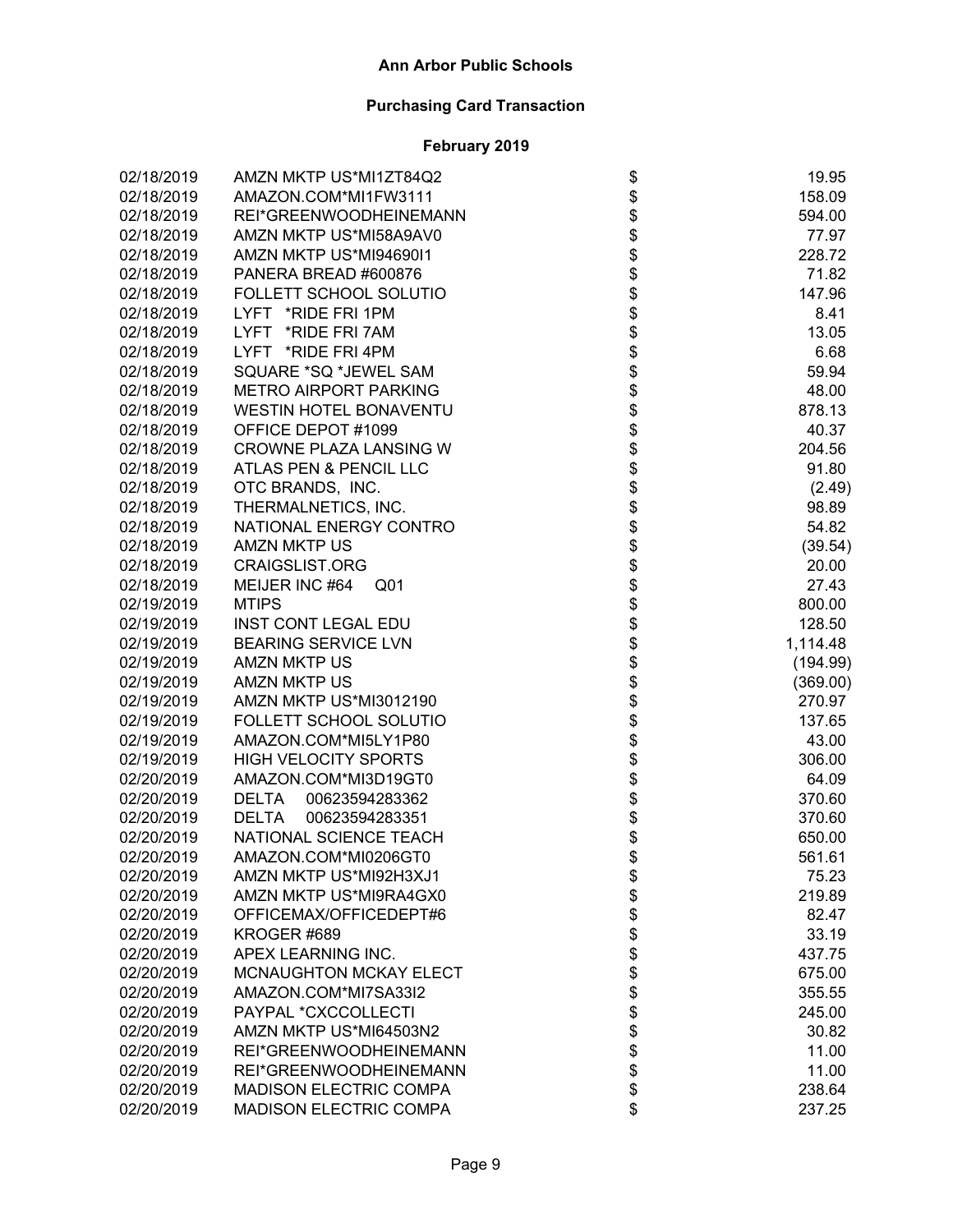| 02/20/2019 | <b>MADISON ELECTRIC COMPA</b>      | \$                                                     | 85.00   |
|------------|------------------------------------|--------------------------------------------------------|---------|
| 02/20/2019 | <b>MIAAA MEMBERSHIP</b>            |                                                        | 187.20  |
| 02/20/2019 | <b>MIAAA MEMBERSHIP</b>            |                                                        | 130.00  |
| 02/20/2019 | AMAZON.COM*MI3ET2GU0               |                                                        | 14.98   |
| 02/20/2019 | <b>SIGNUPGENIUS</b>                |                                                        | 49.99   |
| 02/20/2019 | ADVANTIDGE, INC.                   |                                                        | 125.40  |
| 02/21/2019 | AMZN MKTP US*MI8EN9VQ1             |                                                        | 88.70   |
| 02/21/2019 | <b>MSU PAYMENTS</b>                |                                                        | 400.00  |
| 02/21/2019 | <b>MSU PAYMENTS</b>                |                                                        | 400.00  |
| 02/21/2019 | ANN ARBOR TRANSPORTATI             |                                                        | 480.00  |
| 02/21/2019 | AMAZON.COM*MI4GI6JY2               |                                                        | 39.99   |
| 02/21/2019 | <b>BUS MGMT DAILY NEGOTIA</b>      |                                                        | 159.00  |
| 02/21/2019 | <b>GRAINGER</b>                    |                                                        | 414.17  |
| 02/21/2019 | <b>JW MARRIOTT INDIANAPOL</b>      |                                                        | 628.29  |
| 02/21/2019 | <b>JW MARRIOTT INDIANAPOL</b>      |                                                        | 628.29  |
| 02/21/2019 | <b>JW MARRIOTT INDIANAPOL</b>      |                                                        | 760.29  |
| 02/21/2019 | <b>JW MARRIOTT INDIANAPOL</b>      |                                                        | 628.29  |
| 02/21/2019 | <b>JW MARRIOTT INDIANAPOL</b>      |                                                        | 628.29  |
| 02/21/2019 | <b>JW MARRIOTT INDIANAPOL</b>      | \$\$\$\$\$\$\$\$\$\$\$\$\$\$\$\$\$\$\$\$\$\$\$\$\$\$\$ | 628.29  |
| 02/21/2019 | <b>JW MARRIOTT INDIANAPOL</b>      |                                                        | 646.38  |
| 02/21/2019 | <b>JW MARRIOTT INDIANAPOL</b>      |                                                        | (18.09) |
| 02/21/2019 | AMZN MKTP US*MI6CJ7JM2             |                                                        | 39.99   |
| 02/21/2019 | <b>YP *ADVERTISING PYMNT</b>       |                                                        | 994.70  |
| 02/21/2019 | SQU*SQ *CHRIS CAKES OF             |                                                        | 400.00  |
| 02/21/2019 | <b>HUNGRY HOWIES 577</b>           |                                                        | 134.85  |
| 02/21/2019 | AMZN MKTP US*MI8AF2MZ1             | \$\$\$\$\$\$\$\$                                       | 189.66  |
| 02/21/2019 | MEIJER INC #64<br>Q01              |                                                        | 12.97   |
| 02/21/2019 | PANERA BREAD #600874               |                                                        | 40.77   |
| 02/21/2019 | PAYPAL *GOOGLEADDON                |                                                        | 240.00  |
| 02/21/2019 | <b>SWANK MOTION PICTURES</b>       |                                                        | 615.00  |
| 02/21/2019 | <b>SWANK MOTION PICTURES</b>       |                                                        | 15.00   |
| 02/21/2019 | MEIJER INC #027<br>Q <sub>01</sub> |                                                        | 807.93  |
| 02/21/2019 | MEIJER INC #027 Q01                | \$<br>\$                                               | 438.11  |
| 02/21/2019 | DOLLAR BILL COPYING                |                                                        | 468.96  |
| 02/21/2019 | <b>JW MARRIOTT INDIANAPOL</b>      |                                                        | 132.00  |
| 02/21/2019 | AMZN MKTP US*MI6MW9MA1             | \$                                                     | 159.80  |
| 02/21/2019 | MEIJER INC #64<br>Q <sub>01</sub>  |                                                        | 792.97  |
| 02/21/2019 | MEIJER INC #64<br>Q <sub>01</sub>  |                                                        | 270.48  |
| 02/22/2019 | OFFICEMAX/OFFICEDEPT#6             |                                                        | 125.95  |
| 02/22/2019 | AMAZON.COM*MI5YV3M00               |                                                        | 232.47  |
| 02/22/2019 | <b>USPS.COM CLICKNSHIP</b>         |                                                        | 7.35    |
| 02/22/2019 | UNIV MICH PARKING MEDI             |                                                        | 2.00    |
| 02/22/2019 | PANERA BREAD #600874               |                                                        | 61.18   |
| 02/22/2019 | AMAZON.COM*MI6RW8AF2               |                                                        | 134.44  |
| 02/22/2019 | <b>ADOBE *EXPORTPDF SUB</b>        |                                                        | 23.88   |
| 02/22/2019 | MAILCHIMP *MONTHLY                 | \$\$\$\$\$\$\$\$\$\$\$\$\$                             | 165.00  |
| 02/22/2019 | DTE ENERGY 800-477-474             |                                                        | 642.71  |
| 02/22/2019 | OFFICE DEPOT #1078                 |                                                        | 8.99    |
| 02/22/2019 | OFFICEMAX/OFFICEDEPT#6             | \$                                                     | 21.68   |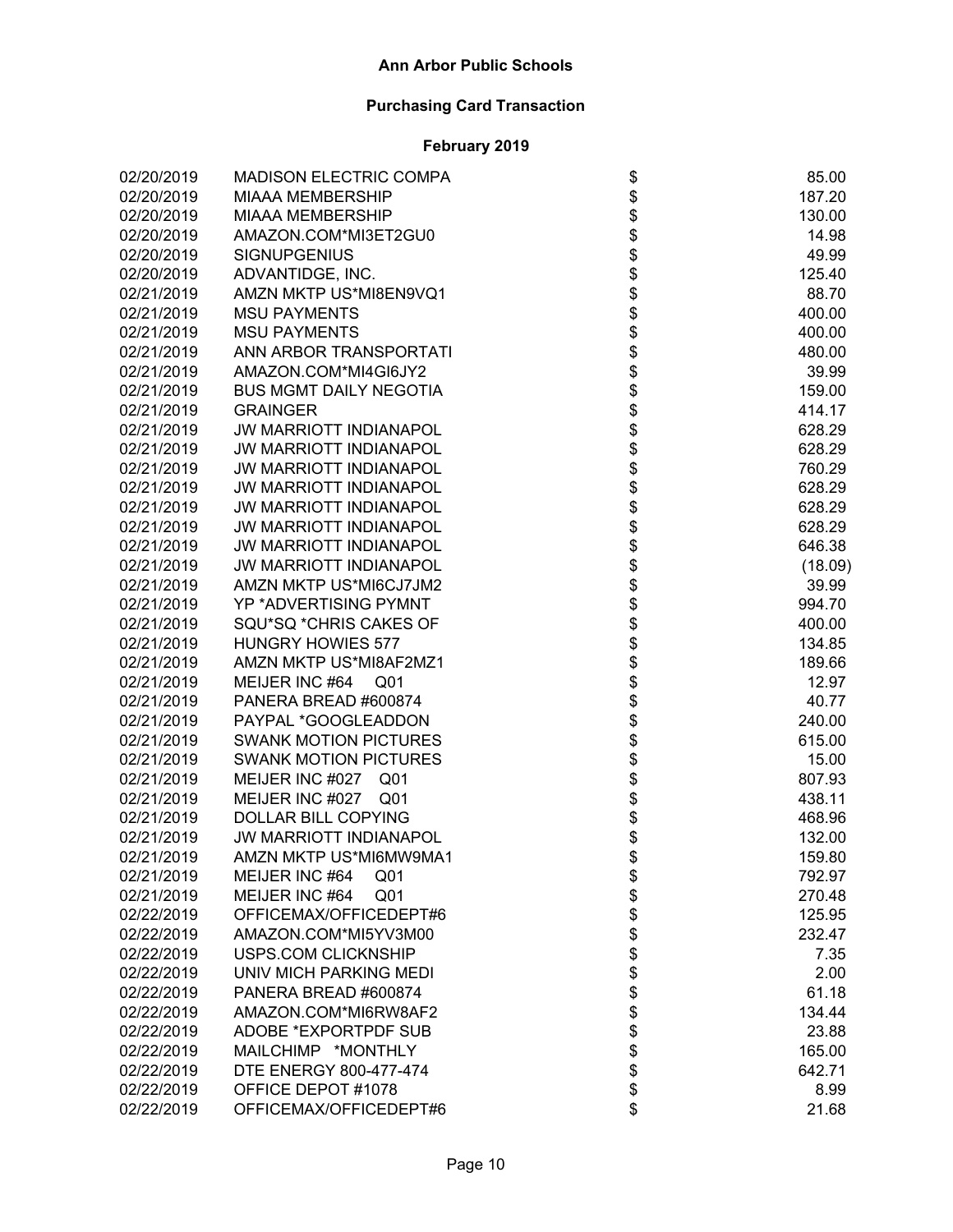| 02/22/2019 | OFFICEMAX/OFFICEDEPT#6         |                                      | 7.99     |
|------------|--------------------------------|--------------------------------------|----------|
| 02/22/2019 | PANERA BREAD #600878           |                                      | 312.20   |
| 02/22/2019 | <b>GRAINGER</b>                |                                      | 205.92   |
| 02/22/2019 | <b>ZIPPY AUTO WASH</b>         |                                      | 8.00     |
| 02/22/2019 | KROGER #605                    |                                      | 6.49     |
| 02/22/2019 | PANERA BREAD #601105           |                                      | 106.67   |
| 02/22/2019 | QDOBA 2433                     |                                      | 223.75   |
| 02/22/2019 | VISTAPR*VISTAPRINT.COM         |                                      | 51.28    |
| 02/22/2019 | <b>MADISON ELECTRIC COMPA</b>  |                                      | 18.26    |
| 02/22/2019 | <b>MADISON ELECTRIC COMPA</b>  |                                      | 320.32   |
| 02/22/2019 | 2019 POINTS OF LIGHT C         |                                      | 510.00   |
| 02/22/2019 | PAYPAL *AASPARK                |                                      | 75.00    |
| 02/22/2019 | 2019 TEDXYOUTH@ANNA            |                                      | 10.99    |
| 02/22/2019 | OFFICEMAX/OFFICEDEPT#6         |                                      | 73.25    |
| 02/22/2019 | OFFICEMAX/OFFICEDEPT#6         |                                      | 164.16   |
| 02/22/2019 | AMZN MKTP US*MI4052VI0         |                                      | 136.49   |
| 02/22/2019 | OFFICEMAX/OFFICEDEPT#6         |                                      | 39.96    |
| 02/22/2019 | GFS STORE #1973                | ֍֎֍֍֍֍֍֍֍֍֍֍֍֍֍֍֍֍֍֍֍֍֍֍֍֍֍֍֍֍֍֍֍֍֍֍ | 54.27    |
| 02/22/2019 | KROGER #688                    |                                      | 23.60    |
| 02/22/2019 | <b>MACUL</b>                   |                                      | 50.00    |
| 02/22/2019 | <b>STUDENT SUPPLY 2</b>        |                                      | 321.32   |
| 02/25/2019 | AMAZON.COM*MI2AP6092           |                                      | 245.07   |
| 02/25/2019 | OFFICEMAX/OFFICEDEPT#6         |                                      | 21.08    |
| 02/25/2019 | OFFICEMAX/OFFICEDEPT#6         |                                      | 100.48   |
| 02/25/2019 | <b>MSBO</b>                    |                                      | 480.00   |
| 02/25/2019 | <b>MSBO</b>                    |                                      | 560.00   |
| 02/25/2019 | <b>MSBO</b>                    |                                      | 320.00   |
| 02/25/2019 | USPS PO 2502800106             |                                      | 8.05     |
| 02/25/2019 | <b>JW MARRIOTT INDIANAPOL</b>  |                                      | 132.00   |
| 02/25/2019 | OFFICEMAX/OFFICEDEPT#6         |                                      | 69.18    |
| 02/25/2019 | <b>GVSU WEB PAYMENTS</b>       |                                      | 665.00   |
| 02/25/2019 | <b>EMERSON-SWAN INC</b>        |                                      | 2,241.00 |
| 02/25/2019 | DELTA 00682066234581           |                                      | 30.00    |
| 02/25/2019 | MAYFLOWER CAB CO LLC           |                                      | 20.40    |
| 02/25/2019 | OFFICE DEPOT #1170             |                                      | 41.99    |
| 02/25/2019 | OFFICEMAX/OFFICEDEPT#6         |                                      | 292.61   |
| 02/25/2019 | OFFICEMAX/OFFICEDEPT#6         |                                      | 25.29    |
| 02/25/2019 | MICHAELS.COM                   |                                      | 60.99    |
| 02/25/2019 | AMZN MKTP US*MI30R5MF0         |                                      | 78.29    |
| 02/25/2019 | AMAZON.COM*MI2UH3B70           |                                      | 185.48   |
| 02/25/2019 | <b>GIRLS ON THE RUN SEMI</b>   |                                      | 202.27   |
| 02/25/2019 | 00623591261226<br><b>DELTA</b> |                                      | 316.60   |
| 02/25/2019 | OFFICE DEPOT #1078             |                                      | 39.99    |
| 02/25/2019 | OFFICE DEPOT #5910             |                                      | 4.69     |
| 02/25/2019 | OFFICEMAX/OFFICEDEPT#6         | <b>8 8 9 8 9 8 9 8 9 8 9 8 9</b>     | 32.20    |
| 02/25/2019 | OFFICEMAX/OFFICEDEPT#6         |                                      | 15.77    |
| 02/25/2019 | OFFICEMAX/OFFICEDEPT#6         |                                      | 23.49    |
| 02/25/2019 | HOMEDEPOT.COM                  |                                      | 578.88   |
| 02/25/2019 | AMZN MKTP US*MI2899TG2         |                                      | 104.97   |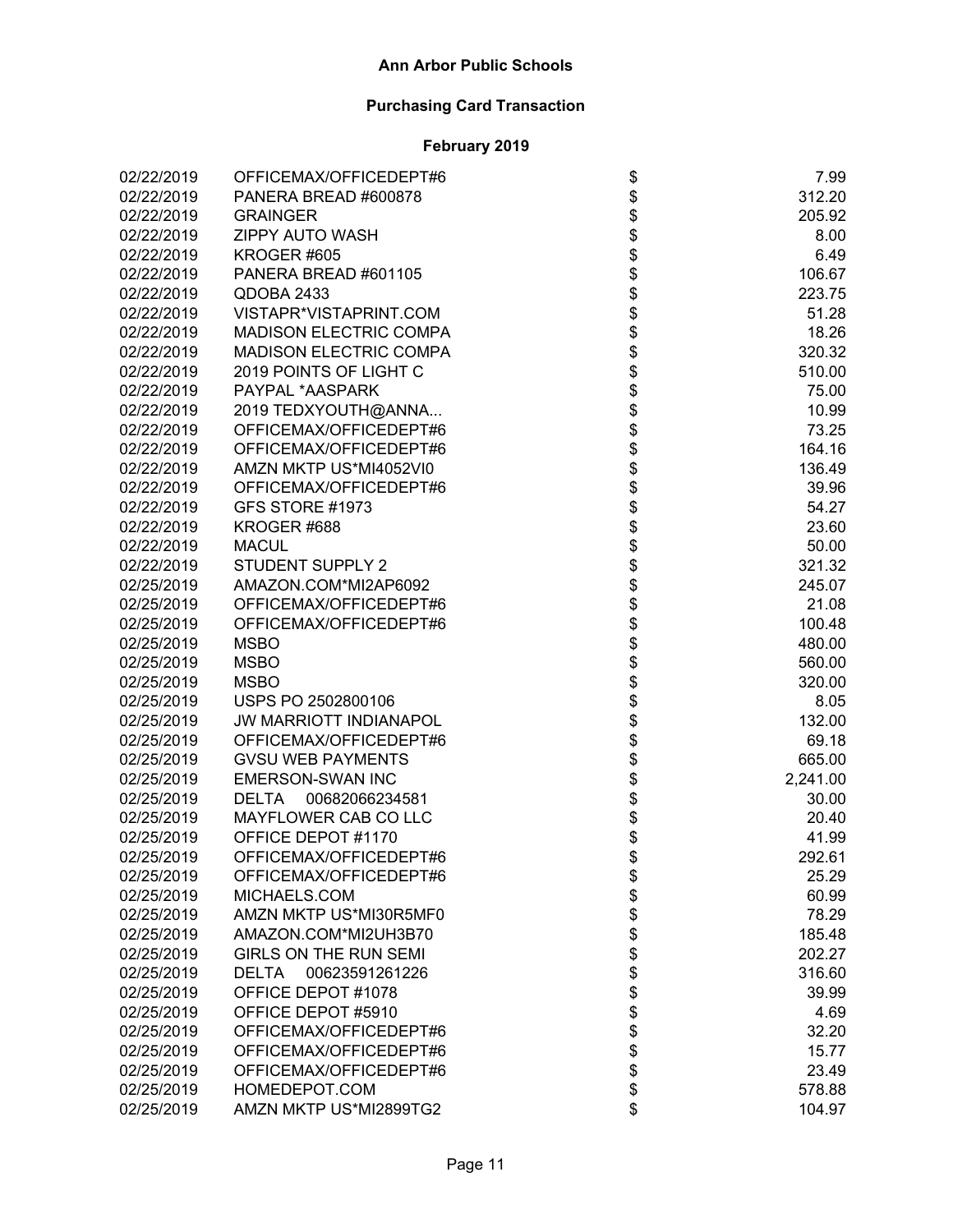| 02/25/2019 | <b>SCHOLASTIC READING CLU</b>  |                              | 25.44    |
|------------|--------------------------------|------------------------------|----------|
| 02/25/2019 | <b>MIAAA MEMBERSHIP</b>        |                              | 364.00   |
| 02/25/2019 | USPS PO 2502820113             |                              | 2.65     |
| 02/25/2019 | KROGER #689                    |                              | 33.45    |
| 02/25/2019 | OFFICEMAX/OFFICEDEPT#6         |                              | 10.78    |
| 02/25/2019 | OFFICEMAX/OFFICEDEPT#6         |                              | 17.89    |
| 02/25/2019 | PANERA BREAD #600876           |                              | 105.80   |
| 02/25/2019 | OLIVE GARDEN 0021110           |                              | 176.56   |
| 02/25/2019 | PANERA BREAD #601105 P         |                              | 20.13    |
| 02/25/2019 | DOMINO'S 1109                  |                              | 17.97    |
| 02/25/2019 | TILE, INC.                     |                              | 21.00    |
| 02/25/2019 | AMZN MKTP US*MI9592AX2         |                              | 11.98    |
| 02/25/2019 | AMZN MKTP US*MI1MI6H50         |                              | 38.97    |
| 02/25/2019 | <b>TOWNEPLACE SUITES</b>       |                              | 181.93   |
| 02/25/2019 | <b>JW MARRIOTT INDIANAPOL</b>  |                              | (132.00) |
| 02/25/2019 | LOWES #01750*                  |                              | 51.82    |
| 02/25/2019 | <b>IBT IIS FINGERPRINT CO</b>  |                              | 63.00    |
| 02/26/2019 | MI ASSOC SCH ADM               |                              | 425.00   |
| 02/26/2019 | MI ASSOC SCH ADM               |                              | 350.00   |
| 02/26/2019 | MI ASSOC SCH ADM               |                              | 395.00   |
| 02/26/2019 | PANERA BREAD #600874           |                              | 228.85   |
| 02/26/2019 | USPS PO 2502800106             |                              | 7.40     |
| 02/26/2019 | STATE OF MICHIGAN OCAL         |                              | 75.00    |
| 02/26/2019 | <b>TWITTER ONLINE ADS</b>      |                              | 4.00     |
| 02/26/2019 | PANERA BREAD #600874           |                              | 187.59   |
| 02/26/2019 | <b>MADISON ELECTRIC COMPA</b>  |                              | 263.74   |
| 02/26/2019 | <b>MADISON ELECTRIC COMPA</b>  |                              | 357.85   |
| 02/26/2019 | SCHOLASTIC READING CLU         |                              | (1.44)   |
| 02/26/2019 | AMZN MKTP US*MI5803182         |                              | 8.99     |
| 02/26/2019 | PARKWHIZ, INC.                 |                              | 26.50    |
| 02/26/2019 | <b>STADIUM HARDWARE</b>        |                              | 29.03    |
| 02/26/2019 | <b>IBT IIS FINGERPRINT CO</b>  |                              | 63.00    |
| 02/26/2019 | WASHTENAW CO ENVRMTL H         |                              | 134.00   |
| 02/27/2019 | <b>MSBO</b>                    |                              | 320.00   |
| 02/27/2019 | PANERA BREAD #600874           |                              | 68.27    |
| 02/27/2019 | CANVA* 02247-6498758           |                              | 1.00     |
| 02/27/2019 | <b>SEFMD (SCIENCE FAIR)</b>    |                              | 55.00    |
| 02/27/2019 | SQU*SQ *ESPRESSO ROYAL         |                              | 8.10     |
| 02/27/2019 | AMZN MKTP US*MI7QF88K0         |                              | 73.90    |
| 02/27/2019 | THERMALNETICS, INC.            |                              | 281.51   |
| 02/27/2019 | THERMALNETICS, INC.            |                              | 281.50   |
| 02/27/2019 | <b>IMPRINT.COM</b>             |                              | 353.85   |
| 02/27/2019 | <b>DELTA</b><br>00623605273863 |                              | 298.60   |
| 02/27/2019 | SAMS CLUB #6667                |                              | 8.98     |
| 02/27/2019 | DELTA 00682060535774           |                              | 30.00    |
| 02/27/2019 | SQ *SQ *GOSQ.COM LUIS          | \$\$\$\$\$\$\$\$\$\$\$\$\$\$ | 28.36    |
| 02/27/2019 | <b>AIRLINES PARKING</b>        |                              | 27.00    |
| 02/27/2019 | WWW.NEWSELA.COM                |                              | 1,800.00 |
| 02/27/2019 | PIZZA HOUSE - ANN ARBO         |                              | 142.52   |